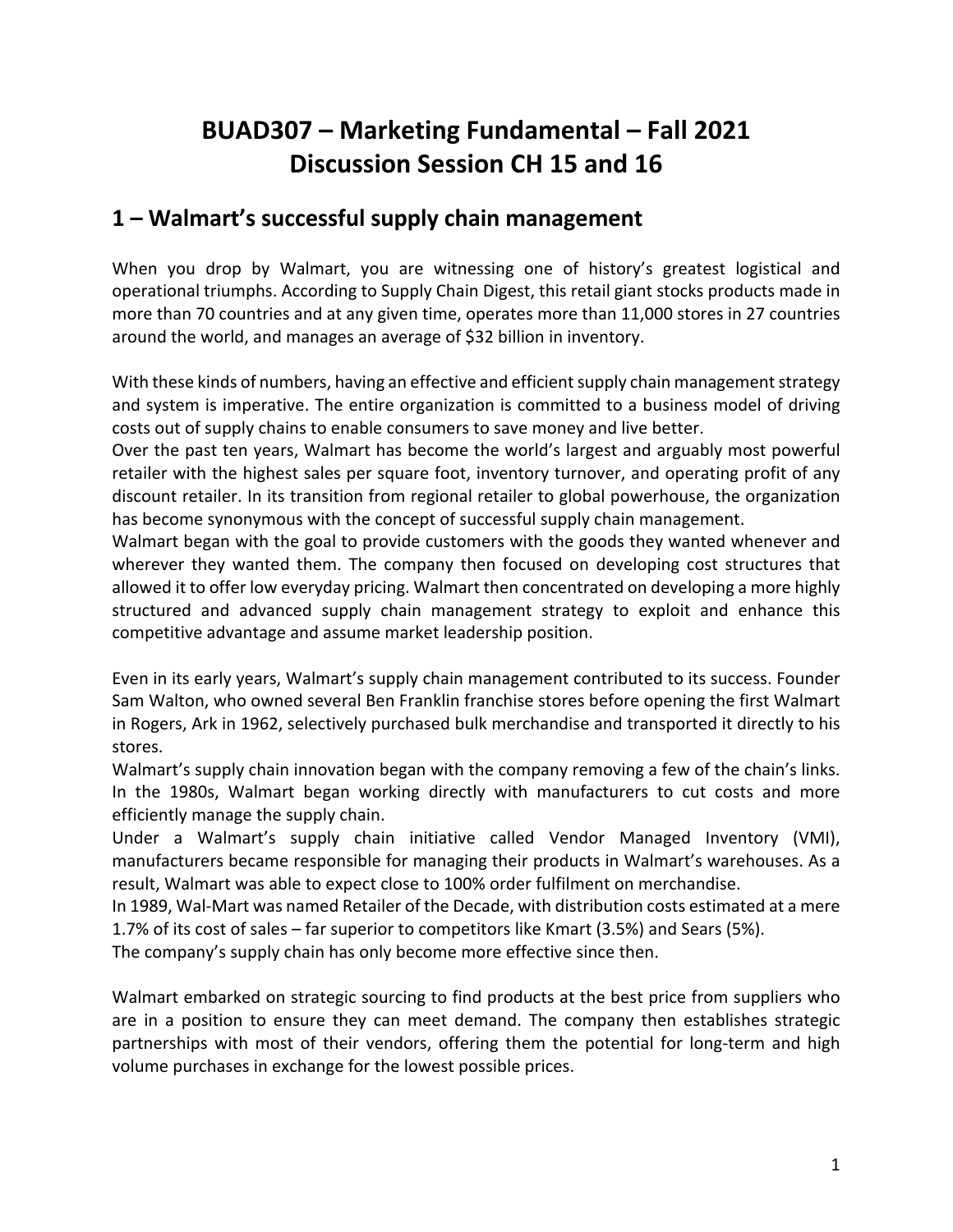Furthermore, Walmart streamlined supply chain management by constructing communication and relationship networks with suppliers to improve material flow with lower inventories. The network of global suppliers, warehouses, and retail stores has been described as behaving almost like a single firm.

"Wal-Mart's whole thing was collaboration," Crowell said. "That's a big part of what made them so successful."

Cross docking is a logistics practice that is the centerpiece of Walmart's strategy to replenish inventory efficiently. It means the direct transfer of products from inbound or outbound truck trailers without extra storage, by unloading items from an incoming semi-trailer truck or railroad car and loading these materials directly into outbound trucks, trailers, or rail cars (and vice versa), with no storage in between.

Suppliers have been delivering products to Walmart's distribution centers where the product is cross docked and then delivered to Walmart stores. Cross docking keeps inventory and transportation costs down, reduces transportation time, and eliminates inefficiencies.

Walmart's truck fleet of non-unionized drivers continuously deliver goods to distribution centers (located an average 130 miles from the store), where they are stored, repackaged and distributed without sitting in inventory. Goods will cross from one loading dock to another, usually in 24 hours or less, and company trucks that would otherwise return empty "back haul" unsold merchandise.

Using cross docking, products are routed from suppliers to Walmart's warehouses, where they are then shipped to stores without sitting for long periods of time in inventory. This strategy reduced Walmart's costs significantly and they passed those savings on to their customers with highly competitive pricing.

In its relentless pursuit of low consumer prices, Walmart embraced technology to become an innovator in the way stores track inventory and restock their shelves, thus allowing them to cut costs.

Technology plays a key role in Walmart's supply chain, serving as the foundation of their supply chain. Walmart has the largest information technology infrastructure of any private company in the world. Its state-of-the-art technology and network design allow Walmart to accurately forecast demand, track and predict inventory levels, create highly efficient transportation routes, and manage customer relationships and service response logistics.

For example, Walmart implemented the first companywide use of Universal Product Code bar codes, in which store level information was immediately collected and analyzed, and the company then devised Retail Link, a mammoth Bentonville database. Through a global satellite system, Retail Link is connected to analysts who forecast supplier demands to the supplier network, which displays real-time sales data from cash registers and to Walmart's distribution centers.

Suppliers and manufacturers within the supply chain synchronize their demand projections under a collaborative planning, forecasting and replenishment scheme, and every link in the chain is connected through technology that includes a central database, store-level point-of-sale systems, and a satellite network.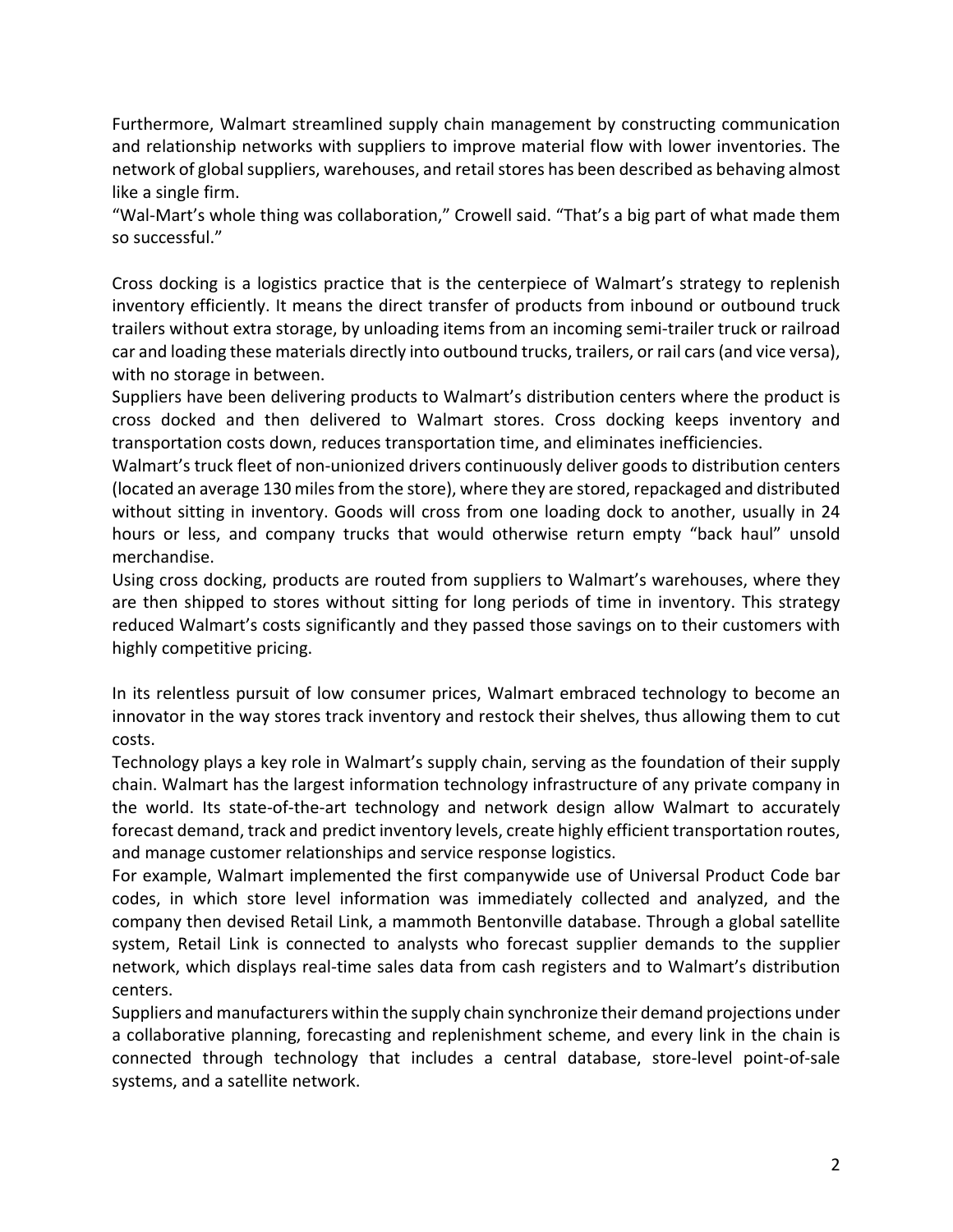What made Walmart so innovative was that it has been sharing all this information with all their partners and back in the days, a lot of companies weren't doing that. In fact, they were using third parties where they had to pay for that information.

Walmart's approach means frequent, informal cooperation among stores, distribution centers and suppliers and less centralized control. Furthermore, the company's supply chain, by tracking customer purchases and demand, allows consumers to effectively pull merchandise to stores rather than having the company push goods onto shelves.

In recent years, Wal-Mart has used radio frequency identification tags (RFID), which use numerical codes that can be scanned from a distance to track pallets of merchandise moving along the supply chain. As inventory must be handled by both Wal-Mart and its suppliers, Wal-Mart has encouraged its suppliers to use RFID technology as well.

Even more recently, the company has begun using smart tags, read by a handheld scanner, that allow employees to quickly learn which items need to be replaced so that shelves are consistently stocked and inventory is closely watched.

According to researchers at the University of Arkansas, there was a 16% reduction in out-ofstocks since Wal-Mart introduced RFID technology into its supply chain. The researchers also pointed out that the products using an electronic product code were replenished three times as fast as items that only used bar code technology.

In addition, Wal-Mart also networked its suppliers through computers. It entered into collaboration with P&G for maintaining the inventory in its stores and built an automated reordering system, which linked all computers between P&G factory through a satellite communication system. P&G then delivered the item either to Wal-Mart distribution center or directly to the concerned stores.

#### **Questions**

- 1) Identify the characteristics of the Walmart supply chain that makes it so successful (hint: there are four broad areas discussed in the case study) and describe how they are improving the Walmart's supply chain.
- 2) What are the sustainable competitive advantages that Walmart's supply chain management strategy has provided the company?

Amazon is entering the grocery business (it bought Whole Foods in 2017, and it also delivers groceries with Amazon Prime Now) and it will probably compete with brick and mortar grocery stores including Walmart.

Amazon's competitive advantage lies in its ability to create innovation. Indeed, in the past few years, Amazon has implemented many technological innovations to improve and speed up its supply chain (some people say that Amazon is completely changing the supply chain as we know it).

- 3) Can you describe some of the innovations that Amazon introduced or will introduce to improve its supply chain?
- 4) Walmart's case study talks about how Walmart is using technology to improve its supply chain. However, to compete with Amazon, Walmart must continue to innovate and create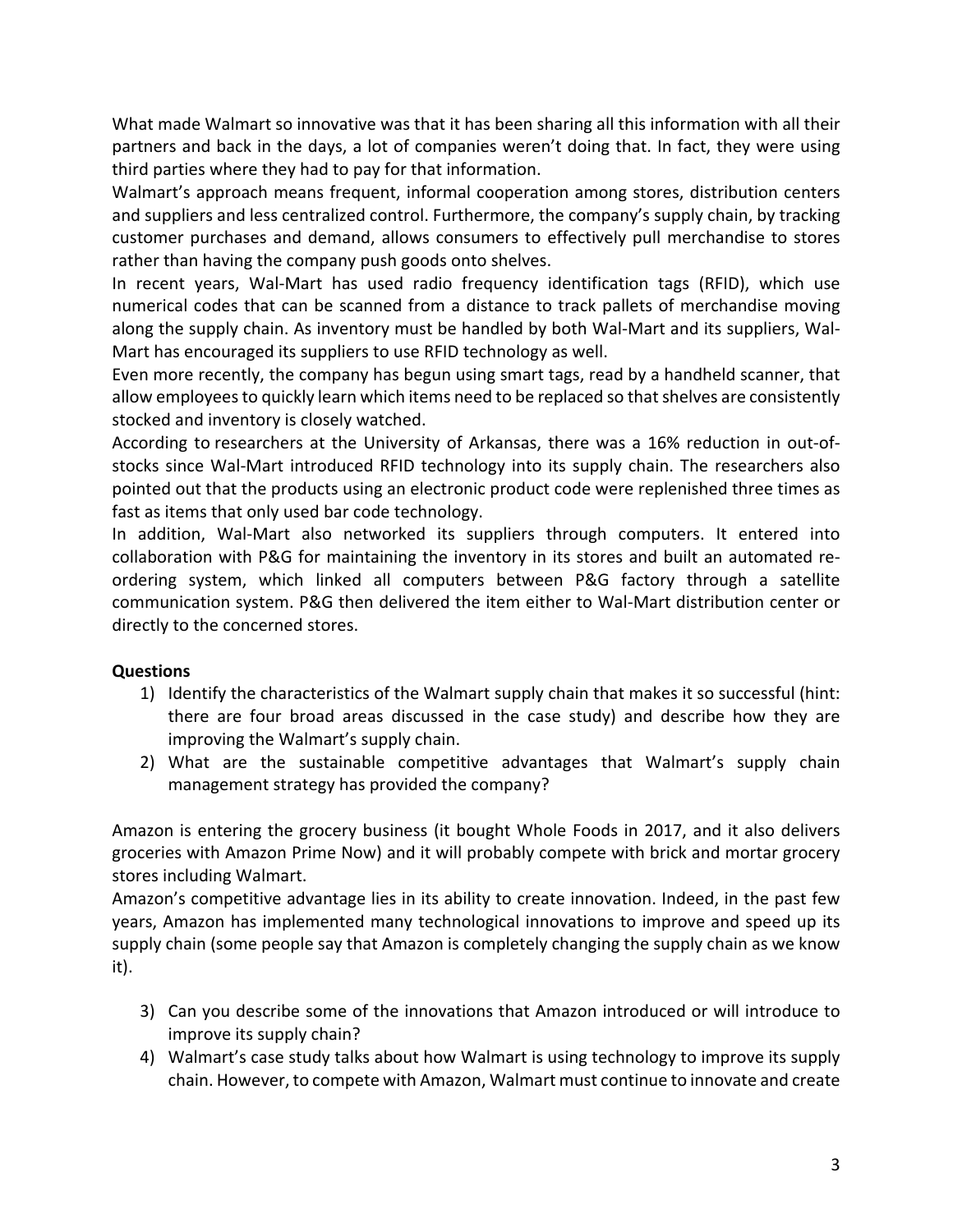new technology to improve its supply chain. What would you expect some of these innovations to be?

## **2 - Multichannel marketing**

In class we discussed multichannel (or omnichannel) marketing -- the practice by which companies interact with customers via multiple channels, both direct and indirect, in order to sell them goods and services -- and why it is not easy to implement it successfully. Indeed, there are many challenges associated with multichannel including managing the brand image across channels, providing a seamless experience across channels, creating integrated CRMs, recognizing the shopper and their unique profile in every channel, etc.

#### **Questions**

- 1) Below I provide a list of three brands that implement a successful multichannel marketing, each of them in a unique way. Your task consists of identifying the way(s) in which such brands excel at multichannel marketing:
	- a. Apple
	- b. Netflix
	- c. Uniqlo

### **3 - Wegmans: The New Frontier in Grocery**

Wegmans is battling competitors on all fronts – from Whole Foods to Trader Joe's to Walmart. Even so, it's winning the battle to keep prices low and quality high. Wegmans, a grocery chain founded by John Wegman in 1916, is one of the largest privately run companies in the United States. It operates over 80 stores across the northeast and houses more than half of its stores in its home state of New York. The chain has seen consistent topline growth over the years, from \$6.2 billion of revenue in 2011 up to \$6.8 billion of revenue in 2013. Wegmans' loyal customer base may be a testament of how a sound business model and a complementary operating model can differentiate a company from its competitors.

#### **Why is Wegmans Different?**

The Wegmans business model focuses on three elements:

While Wegmans positions itself as a high-end grocery store (competing with the likes of Whole Foods), the prices remain competitive. According to an analysis done by the consumer group Checkbook, Wegmans' average prices were even lower than those of Giant and Safeway. Wegmans' ability to combine the high-end grocery store ambience with a low pricing strategy reinforces their ability to serve multiple customer segments. This large and loyal customer base, in turn, drives up sales volume.

The Wegmans store footprint is one of the largest in the industry, from 75,000 to 140,000 square feet. In comparison, the median store footprint across the grocery category is about 46,000 square feet. The large retail store size not only offers a higher quality shopping experience with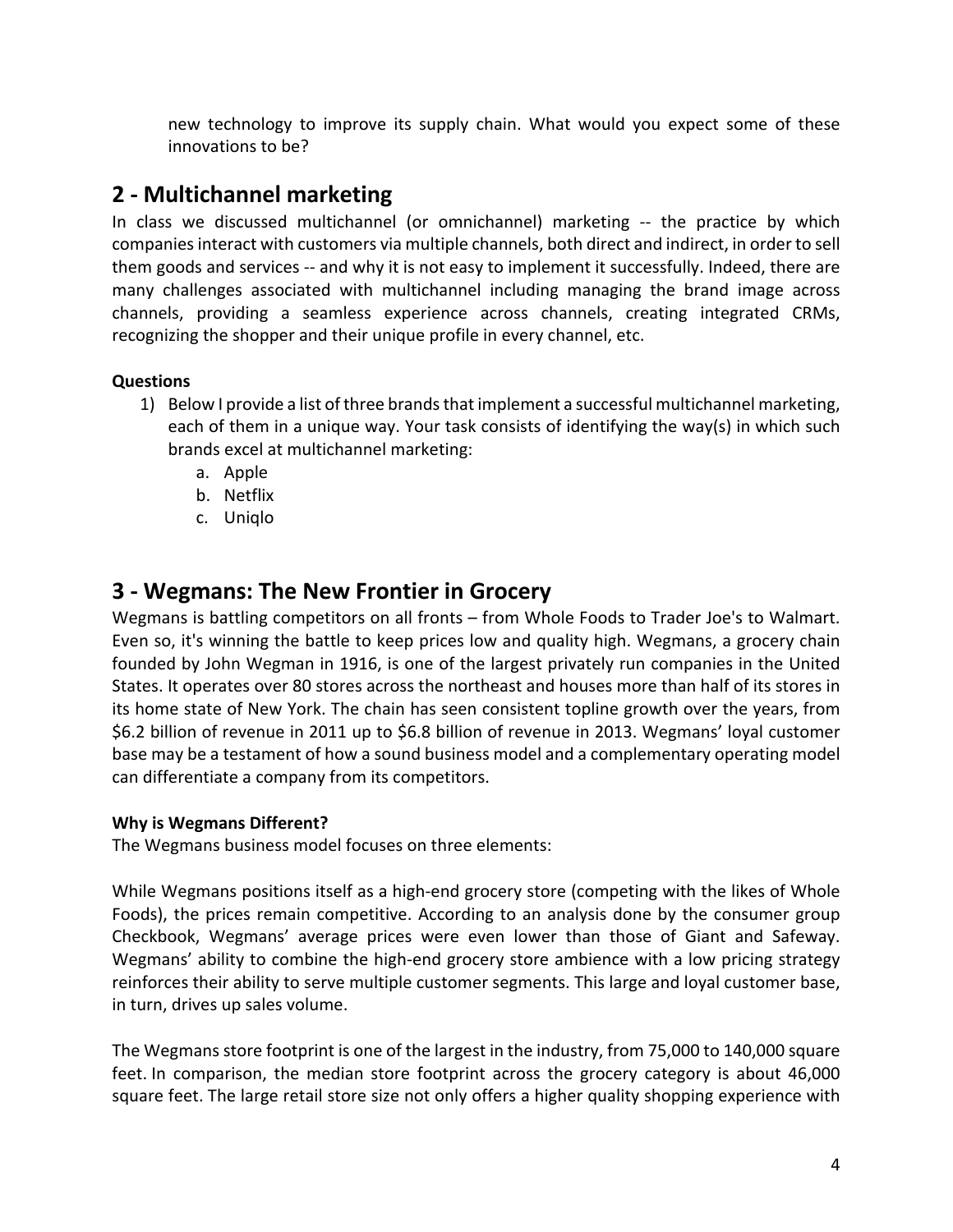spacious aisles, but also allows the grocery store chain to offer a variety of services that mimic a European open-air market. For example, most Wegmans stores offer a café, a restaurant, fresh sushi, a coffee shop, a bakery, a pharmacy, and a floral shop. The varied product offering draws customers who would have otherwise visited competitors or smaller specialty stores.

If customers want a wide variety of product choices, Wegmans is by far the obvious choice. Compared to an average of 40,000 products in most supermarkets, Wegmans carries from 50,000 to 70,000 unique products. In addition to product variety, Wegmans prides itself on stocking fresh produce for its customers. However, the high-quality element is not isolated to its products. From the layout of the store to the presentation of produce to the displays of organic foods, Wegmans has created a high-quality customer experience. The staff is friendly, helpful, and plentiful.

#### **Alignment between Business and Operating Models**

The business model is supported by key elements of the operating model that help Wegmans retain its competitive advantage:

Unlike other supermarkets that outsource their distribution networks, Wegmans controls its own distribution process. Wegmans owns 12 distribution centers in New York and Pennsylvania, and they control the selection, distribution, and transportations for products sold across all the Wegmans stores. This strategy allows Wegmans to control costs and insulates them from external entities taking margin.

Wegmans' high-quality offering is in large part supported by its ability to turn over inventory much faster than its competitors. According to Strategic Resource Group, the average supermarket turns over its produce about 18-20 times per year, while Wegmans turns its produce over about 100 times a year. Because produce isn't ever left out on the shelf for long, it can always be restocked with fresh product. This is in large part due to the volumes that Wegmans experiences, and plays hand-in-hand with the competitive pricing strategy that attracts a wide customer base.

The Wegmans private label brand has become a high-quality offering. With the introduction of organic and gluten-free products, the Wegmans private label positions itself as a brand of choice with price-sensitive but quality-conscious consumers. Additionally, Wegmans' partnership with local farms to produce the private label products serves as a testament to the quality of these offerings.

The company invests heavily in its workforce – Fortune Magazine ranked Wegmans the fourth best company to work for in the US. It offers college scholarships to its employees and sends its staff around the world to learn about the different types of foods they offer. The result is a staff that seems ever willing to make customer service a priority.